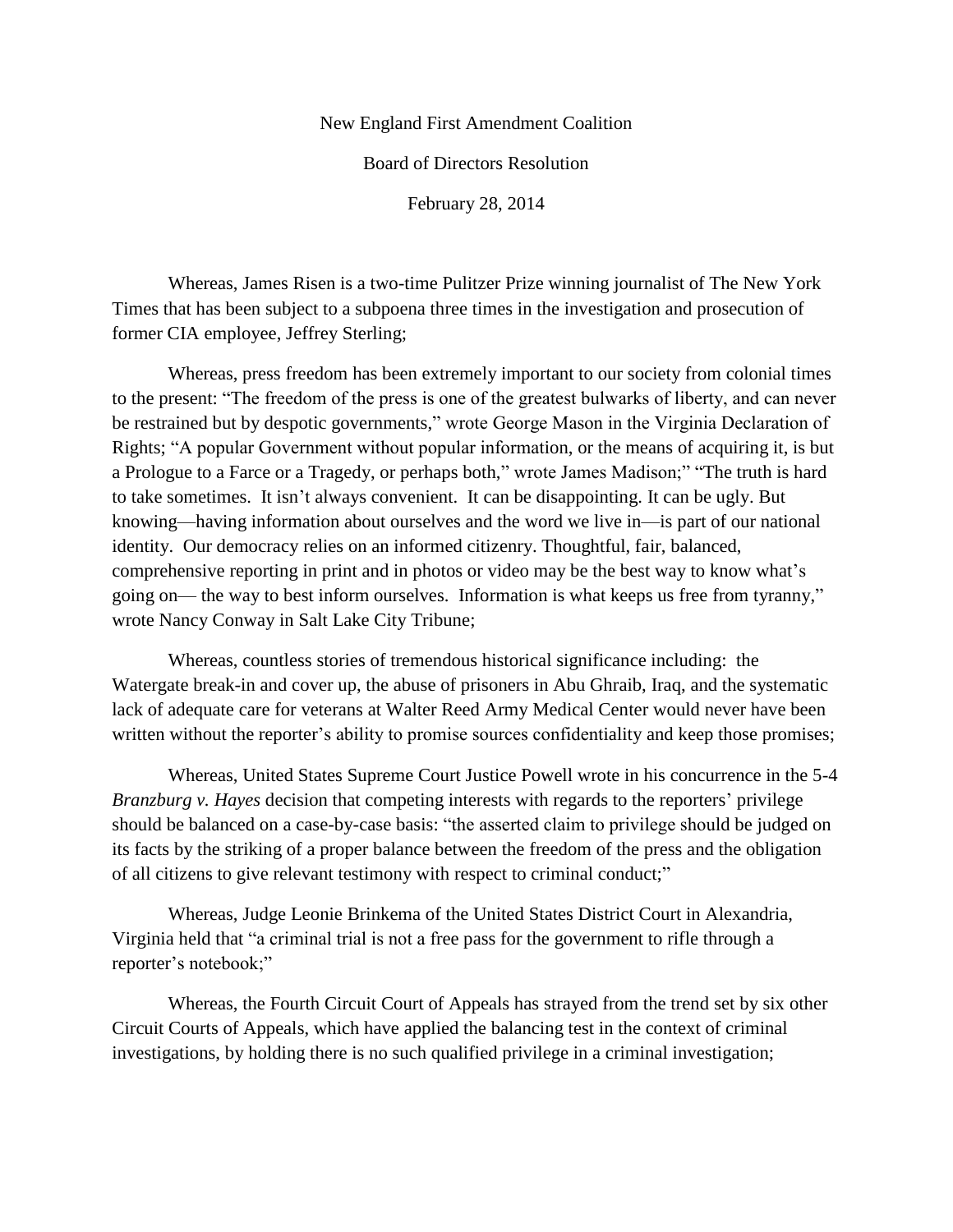Whereas, President Barack Obama and Attorney General Eric H. Holder have said that they support the Free Flow of Information Act as drafted by Senator Charles E. Schumer to shield journalists from subpoenas, a development more recent than the latest subpoena of Mr. Risen;

Whereas, Vice President Joseph Biden recently encouraged China to strengthen freedom of the press there, saying "Innovation thrives where people breathe freely, speak freely, are able to challenge orthodoxy, where newspapers can report the truth without fear of consequences;"

Whereas, Mr. Risen is determined not to testify as to his source for his book *State of War,* but rather spend time in jail in contempt of court if ordered to testify; "The choice is get out of the business— give up everything I believe in—or go to jail. They've backed me into a corner," said Risen to a reporter from The Boston Globe on a February 7, 2014 visit to Boston to receive the Stephen Hamblett First Amendment Award from the New England First Amendment Coalition;

Now, therefore, be it resolved that the Board of Directors of New England First Amendment Coalition requests that the United States Justice Department withdraw its subpoena of James Risen to testify at the trial of former CIA employee Jeffrey Sterling.

Thomas Fiedler Terrence Williams Justin Silverman, Esq. Lance Johnson Michael Donoghue Lynne DeLucia Iris Adler Jonathan Albano, Esq. Dan Barrett, Esq. Robert Bertsche, Esq. Karen Bordeleau Peter Caruso, Sr., Esq. Joseph V. Cavanagh, Jr. Esq.